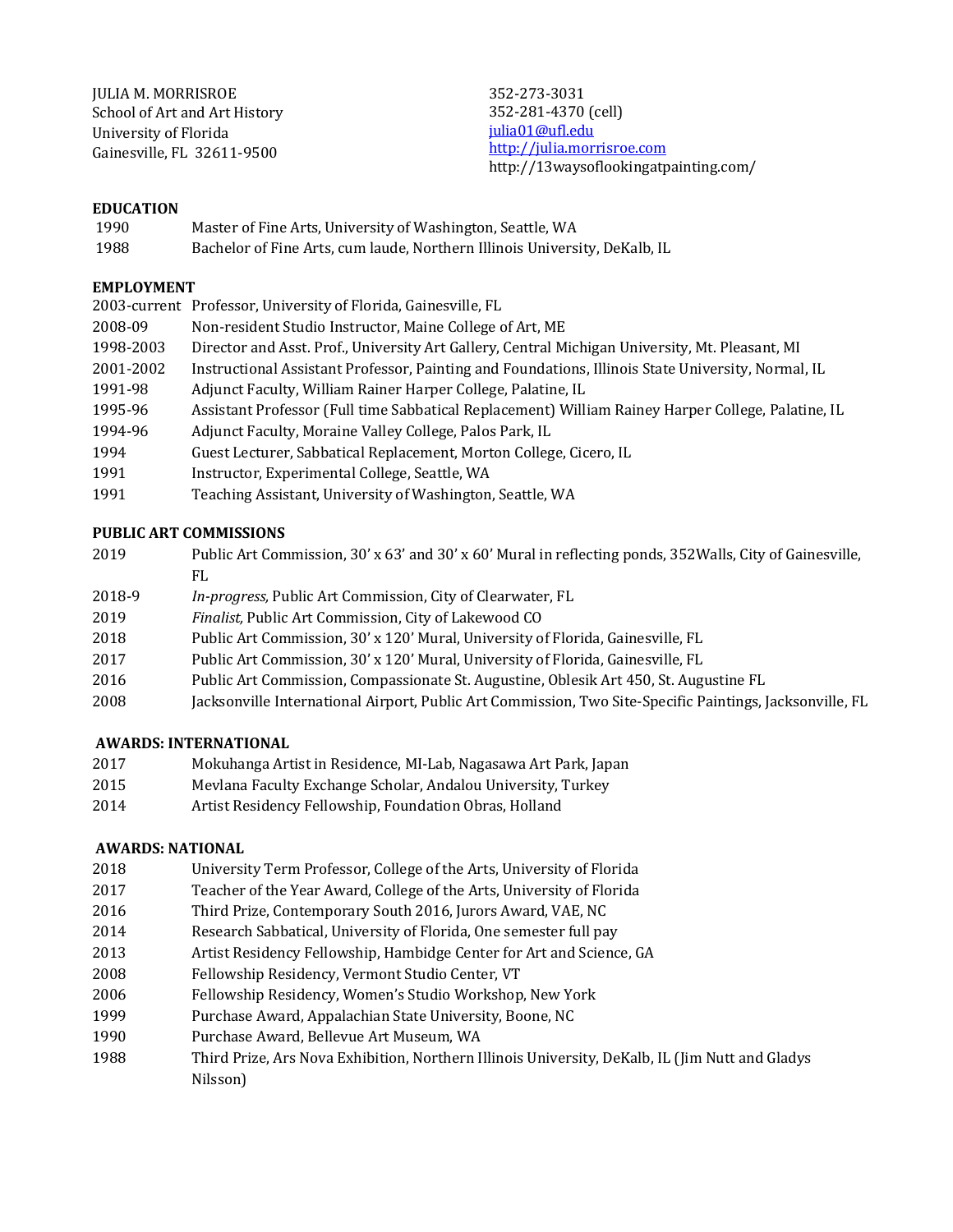# **GRANTS** 2019-20 Scholarship Enhancement Grant, College of the Arts, University of Florida 2018 Summer Research Grant, College of the Arts, University of Florida 2016-17 Scholarship Enhancement Grant, College of the Arts, University of Florida Faculty Completion Grant, College of the Arts, University of Florida, FL Fall Faculty Incentive Grant, College of the Arts, University of Florida, FL 2014-11 Scholarship Enhancement, College of Fine Arts, University of Florida, FL 2011 Faculty Travel Grant, College of Fine Arts, University of Florida, FL 2010 **Faculty Travel Grant, College of Fine Arts, University of Florida, FL** 2009 Scholarship Enhancement, College of Fine Arts, University of Florida, FL Faculty Travel Grant, College of Fine Arts, University of Florida, FL 2008 Scholarship Enhancement, College of Fine Arts, University of Florida, FL Gatorade grant for research, University of Florida, FL Research Leave (one semester) University of Florida, FL Faculty Travel Grant, College of Fine Arts, University of Florida, FL 2007 Honorable Mention, Southeast College Art Association Juried Exhibition, VA Scholarship Enhancement, College of Fine Arts, University of Florida, FL Faculty Travel Grant, College of Fine Arts, University of Florida, FL 2006 State of Florida, Dept. Cultural Affairs, Enhancement Grant, FL Faculty Travel Grant, College of Fine Arts, University of Florida, FL 2004 Faculty Travel Grant, College of Fine Arts, University of Florida, FL 2003 Summer Research Grant (Italy) Central Michigan University 2003 Michigan Council for the Arts and Cultural Affairs, Project Grant 2002 Michigan Council for the Arts and Cultural Affairs, Project Grant 2001 Illinois State University, Travel Grant Michigan Council for the Arts and Cultural Affairs, Project Grant 2000 Central Michigan University, Faculty Research Presentation Grant (Scotland) Central Michigan University, Faculty Research and Creative Endeavors Grant 1999 **Faculty Research and Creative Endeavors Grant, Central Michigan University** Deans Discretionary Fund-Travel Grant (Spring and Fall), Central Michigan University 1992,93,94 Community Artists Assistance Program Grant, City of Chicago, Dept. of Cultural Affairs 1990 Teaching Assistantship, University of Washington

## **SOLO EXHIBITIONS**

| 2017 | Eyes Wide Open, Solo Exhibition, Shaanxi Normal University, Xian, China<br>Exhibited ten paintings on paper and fifteen Mokuhanga Prints                                                    |
|------|---------------------------------------------------------------------------------------------------------------------------------------------------------------------------------------------|
|      | <i>Y/Our Eyes</i> , Dedo Maranville Gallery, Valdosta State University, GA<br>Site specific mural and painting installation including thirty paintings and forty-three<br>Mokuhanga prints. |
| 2016 | I'm Sorry You Were Saying? Fielding Wright Gallery, Delta State University, MS<br>Exhibited twelve large paintings on canvas and ten paintings on paper.                                    |
| 2013 | <i>Transitions are Rarely Abrupt, Lee Gallery, Alexandria, VA</i><br>Exhibited twenty-two paintings on canvas.                                                                              |
| 2010 | <i>Objective: Non-Objective, Williams-Cornelius Gallery, Jacksonville, FL</i><br>Exhibited twenty ink drawings on paper.                                                                    |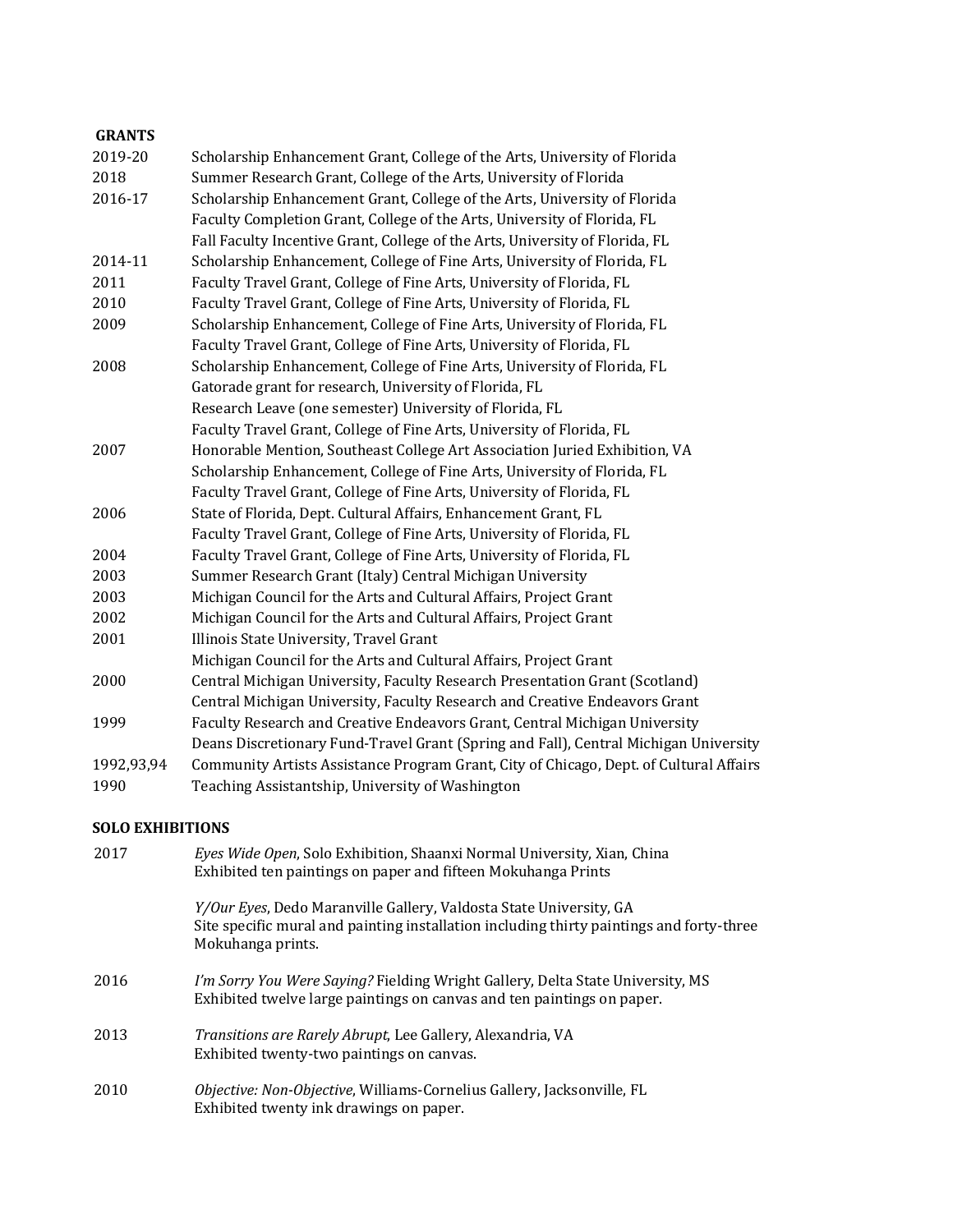| 2009 | Simultaneity and the Long Sweetness, Riverviews Artspace, Lynchburg, VA<br>Exhibited two works over 8' x 8', one drawing installation, ten paintings and six prints.                                 |  |  |
|------|------------------------------------------------------------------------------------------------------------------------------------------------------------------------------------------------------|--|--|
| 2007 | Suspended Time, Ruby Green Contemporary Gallery, Nashville, TN<br>Exhibited twelve paintings and four drawings                                                                                       |  |  |
| 2006 | Speed at Six, 621 Gallery, Tallahassee, FL<br>Exhibited installation of HotWheels project modified for the gallery                                                                                   |  |  |
| 2005 | Brand Development, University of Alabama, University Art Gallery, Huntington, AL<br>Exhibited four large format drawings and eight medium drawings from the Disney series                            |  |  |
| 2002 | The Hundred Acre Woods, Acme Art Company, Columbus, OH<br>Site-specific installation commissioned by Acme Art Company and four drawings                                                              |  |  |
| 2000 | Presences, Buckham Gallery, Flint, MI                                                                                                                                                                |  |  |
|      | Lives: Years One and Two, Southwestern Michigan College, Dowagiac, MI                                                                                                                                |  |  |
| 1998 | Julia Morrisroe, New Work, A.R.C. Gallery, Chicago, IL                                                                                                                                               |  |  |
| 1996 | Julia Morrisroe, New Work, A.R.C. Gallery, Chicago, IL                                                                                                                                               |  |  |
| 1994 | Metaphor Series, A.R.C. Gallery, Chicago, IL                                                                                                                                                         |  |  |
| 1992 | Never Dreams Series, A.R.C. Gallery, Chicago, IL                                                                                                                                                     |  |  |
| 1991 | New Works on Paper, Artemisia Gallery, Chicago, IL                                                                                                                                                   |  |  |
|      | <b>INTERNATIONAL Group Exhibitions</b>                                                                                                                                                               |  |  |
| 2018 | Group Exhibition, CfSHE Gallery, Tokyo, Japan                                                                                                                                                        |  |  |
|      | International Tile Exchange, Wuhan Textile University, China<br>Organized by Anna Calluori Holcombe                                                                                                  |  |  |
| 2017 | Diverted Reality, Evelyn E. Jorgenson Gallery, Moberly College, MO<br>Curated international exhibition                                                                                               |  |  |
| 2015 | Site Specific Permanent Installation, Your Eyes Proclaim II,<br><b>OBRAS Foundation, Netherlands</b>                                                                                                 |  |  |
| 2012 | International Biennale, National Taiwan Museum of Fine Arts, Taichung, Thailand                                                                                                                      |  |  |
| 2011 | 6th Kyoto International Woodprint Association Exhibition,<br>Kyoto City Museum, Kyoto, Japan                                                                                                         |  |  |
| 2010 | 2 <sup>nd</sup> Penang International Print Exhibition, Penang, Malaysia, exhibited at<br>Penang State Art Gallery, traveled to Tuanka Fauziah Museum,<br>Universiti Sains Malaysia, Penang, Malaysia |  |  |
| 2010 | Little Wonder, John Erickson Museum of Art: Next Chapter and<br>Golden Thread Gallery, Belfast, Northern Ireland, U.K.                                                                               |  |  |
|      |                                                                                                                                                                                                      |  |  |

- 2008 *United States Embassy Bulgaria,* Curated exhibition, U.S. Department of State Art in Embassies Program (Catalog)
	- *Naestved International Exhibition of Contemporary Mini Square Prints,*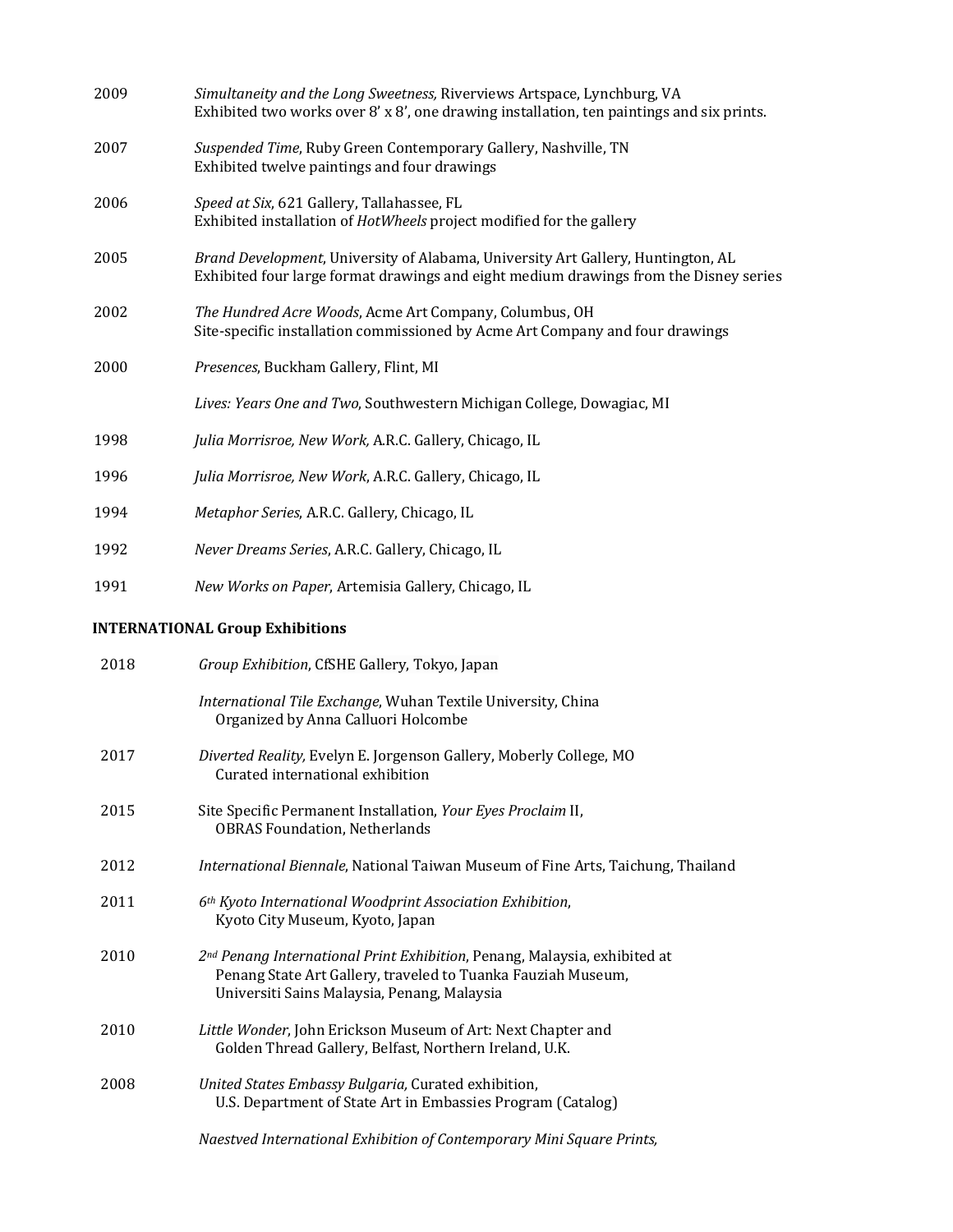|      | Roennebaeksholm Arts & Culture Centre, Naestved, Denmark, Curated<br>Traveling exhibition (Catalog)                                                                                                                                   |
|------|---------------------------------------------------------------------------------------------------------------------------------------------------------------------------------------------------------------------------------------|
| 2001 | <i>FiberArt International Juried Exhibition, Pittsburgh Center for the Arts,</i><br>Pittsburgh, PA Jurors: Ann Batchelder, editor FiberArt Magazine;<br>John Garrett; and Kenneth Trapp, curator of the Smithsonian's Renwick Gallery |
| 1998 | <i>Chicago Artists on the Go, curated, Sydney College of Arts, Sydney, Australia</i>                                                                                                                                                  |
| 1997 | Thirty years of Mail Art, Homage to Ray Johnson, Sala del Biplano,<br>(Traveling) Bologna, Italy                                                                                                                                      |
| 1995 | Global Focus: Women in Art and Culture, curated exhibition at the<br>Fourth United Nations World Conference on Women, Beijing, China                                                                                                  |
| 1993 | Avida Dollars Gallery, Thirty years of Mail Art, Homage to Ray Johnson,<br>(Traveling) Milano, Italy                                                                                                                                  |
| 1992 | National Identity Mexico, Encuentro Mundial De Culturas, Tonala Gallery,<br>Mexico City, Mexico                                                                                                                                       |

# **NATIONAL Group Exhibitions**

| 2020    | RBL GRL, Revolution Doesn't Ask Permission, Thomas Center Gallery, FL Curator: Anne Gilroy                                               |
|---------|------------------------------------------------------------------------------------------------------------------------------------------|
| 2019-20 | 53rd SA+AH Studio Faculty Exhibition, Harn Museum of Art, FL                                                                             |
| 2019    | Contemporary South 2019, VAE Gallery, Raleigh, NC Curator: Rachel Reese                                                                  |
| 2018    | Women Strong, ARC Gallery, Chicago, IL (Catalog)                                                                                         |
|         | Rock, Paper, Scissors, Thomas Center Gallery, Gainesville, FL<br>Curator: Ann Gilroy                                                     |
| 2018    | 3rd Annual Hand Pulled Prints, Site: Brooklyn, NY Juror: Marina Ancona                                                                   |
| 2017    | Artfields, Jones-Carter Gallery, Lake Field, SC Invitational                                                                             |
| 2016    | Americas 2016: Paperworks Juried Exhibition, Minot State University, ND<br>Juror: Karen Kunc                                             |
|         | Contemporary South 2016: National Juried Exhibition, Raleigh, NC<br>Juror: Kristin Fleischmann Brewer, Pulitzer Foundation. Third Prize. |
|         | Abstractions, Claypool-Young Gallery, Morehead State University, KY<br>Curator: Jennifer Reis.                                           |
|         | Affordable Art Fair, Brooklyn, NY                                                                                                        |
| 2015    | B14 Wiregrass Museum of Art Biennial Juried Exhibition, AL (Catalog)                                                                     |
|         | Solo/Together, Your Eyes Proclaim, Faculty Exhibition, Harn Museum of Art,<br>Gainesville, FL                                            |
|         | 40th Anniversary Exhibition, Beverly Art Center, IL                                                                                      |
|         | My Girl, It's All About Things Gallery, Invitational, Port Chester, NY.                                                                  |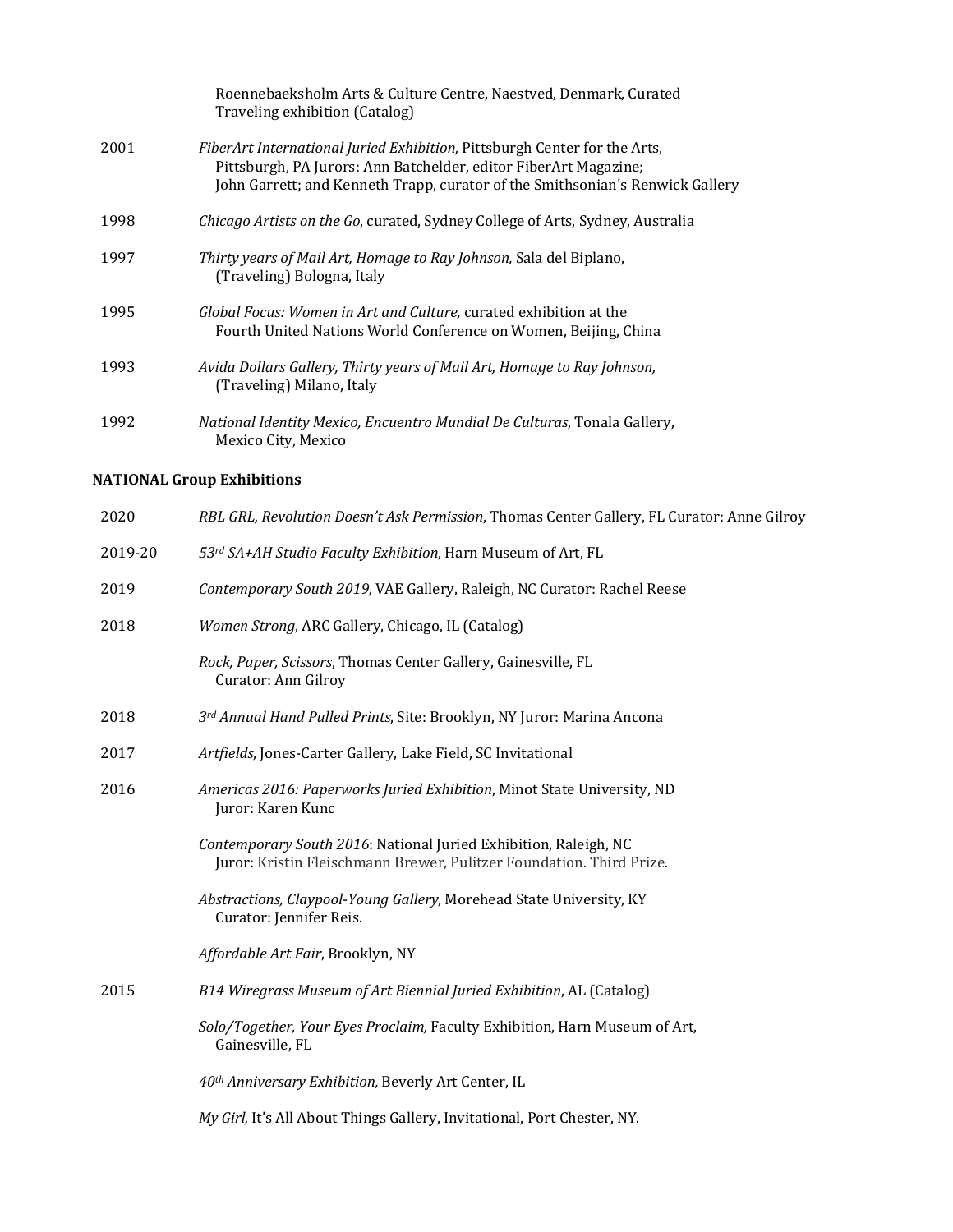|      | MASS 4, Juried Exhibition, The Wooly, Gainesville, FL                                                                                                                       |
|------|-----------------------------------------------------------------------------------------------------------------------------------------------------------------------------|
|      | Present Company Excluded, Sante Fe College Gallery, Gainesville, FL                                                                                                         |
|      | The Painting Center, Artists Registry, NY                                                                                                                                   |
|      | Hambidge Group Exhibition, Goat Farm Arts Center, Atlanta, GA                                                                                                               |
| 2014 | The White Show: Subtlety in the Age of Spectacle, Pittsburgh Center for the Arts,<br><b>Curator Vicky Clark</b>                                                             |
|      | 40th Anniversary Exhibition, ARC Gallery, Chicago, IL (Catalog)                                                                                                             |
|      | Flora 500, Xavier Cortadas, Florida International College of Architecture and the Arts, Miami,<br>FL                                                                        |
|      | SA+AH Annual Faculty Exhibition, University Galleries, Gainesville, FL                                                                                                      |
| 2013 | On Water Bodies, Print Portfolio, Southern Graphics Council International Conference, New<br>Orleans, LA Curated                                                            |
| 2012 | Drawing Resurfaced, Site Specific Drawing, National Contemporary Drawing Exhibition,<br>Purdue University, IN (Catalog)                                                     |
| 2011 | Selections: Works from the Turchin Center Permanent Collection,<br>Appalachian State University, NC                                                                         |
|      | The White Show: Subtlety in the Age of Spectacle, Clarion University, PA (Catalog)                                                                                          |
|      | Riptear, The Vault, Jacksonville, FL                                                                                                                                        |
| 2010 | Sin, Bakehouse, Site-Specific Drawing, Miami, FL,<br>Juror: Silvia Karman Cubina, Bass Museum                                                                               |
|      | Texas National Juried Exhibition, Stefan Austin University, TX,<br>Juror: Judy Pfaff                                                                                        |
|      | 59th Annual All Florida Competition and Exhibition, Boca Raton Museum of Art,<br>Juror: Linda Norden                                                                        |
|      | Big Print Exhibition, Artbox Gallery, Carolina Beach, NC                                                                                                                    |
|      | 45th Annual Faculty Exhibition, Harn Museum of Art,<br>University of Florida, Gainesville, FL                                                                               |
| 2009 | Art in Academia National Juried Exhibition, Space 301, Mobile, AL<br>Juror: Paul Richelson, Chief Curator, Mobile Museum of Art, AL                                         |
|      | Summer Faculty Show, Arrowmont School of the Arts and Crafts, Gatlinburg, TN                                                                                                |
| 2008 | 2008 National Juried Competition, First Street Gallery, NY<br>Juror: Gregory Amenoff, Columbia University                                                                   |
|      | Southeastern Juried Exhibition 2008, Mobile Museum of Art, AL (Catalog)<br>Juror: Ron Platt, Hugh Kaul Curator of Modern and Contemporary Art,<br>Birmingham Museum of Art. |
|      | White/Box/Group/Show, Curated exhibition, [5] Art Gallery, Tampa, Fl                                                                                                        |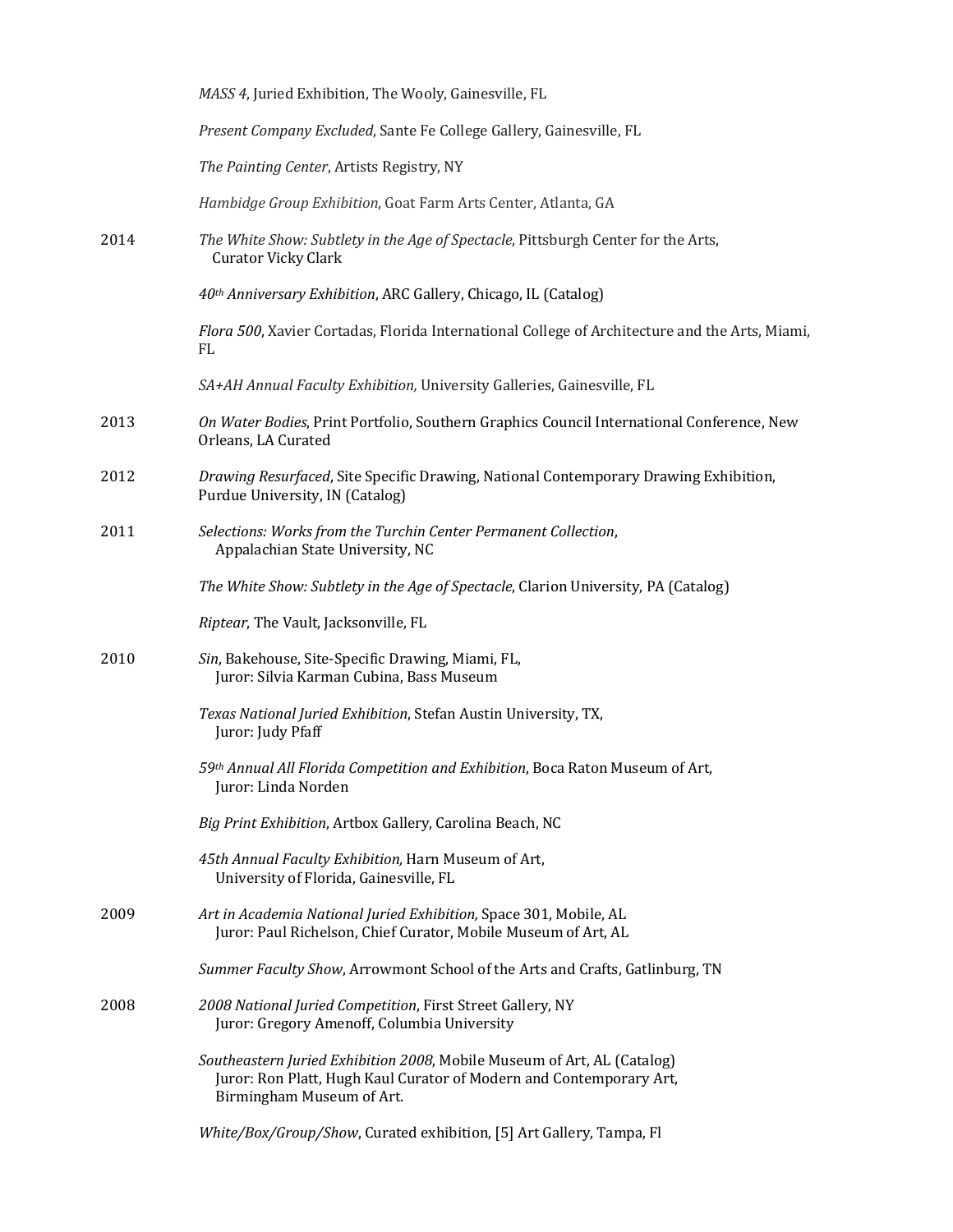|         | 43nd Annual Art Faculty Exhibition, University Galleries,<br>University of Florida, Gainesville, FL                                                                                                                                |
|---------|------------------------------------------------------------------------------------------------------------------------------------------------------------------------------------------------------------------------------------|
| 2007    | Works of Art on Paper, National Juried Exhibition, Long Beach Island Foundation of the Arts<br>and Science, Long Beach Island, NY<br>Juror: Starr Figura, Assistant Curator, Department of Prints,<br>Museum of Modern Art, NY     |
|         | 51st Annual National Juried Exhibition, Hunterdon Museum of Art, Clinton, NJ<br>Juror: Donald Tagliatella, World House Editions, Middlebury, CT                                                                                    |
|         | New Art '07, National Juried Exhibition, Kingston Gallery, Boston, MA<br>Juror: Nato Thompson, Associate Curator Massachusetts Museum of<br>Contemporary Art (MASS MoCA)                                                           |
|         | All Florida Juried Exhibition, Boca Raton Museum of Art, Boca Raton, FL<br>Juror: John B. Henry, III, Director of The Flint Institute of Arts, MI                                                                                  |
|         | Southeast College Art Association 10 <sup>th</sup> Annual National Juried Exhibition, West Virginia Cultural<br>Center and State Capitol, Charleston, WV<br>Juror: Susan Isaacs, Curator, Delaware Center for Contemporary Art, DE |
|         | Visual Noise, Contemplative Cacophony, Juried Exhibition, University of Colorado, University<br>Memorial Art Gallery, Boulder, CO                                                                                                  |
|         | 42 <sup>nd</sup> Annual Art Faculty Exhibition, University Galleries,<br>University of Florida, Gainesville, FL                                                                                                                    |
|         | Paths to the Press, National Juried Exhibition, Dicere Gallery, Cincinnati, OH<br>Juror: Artist Denise Bookwalter                                                                                                                  |
|         | Addressing Iraq, Reitz Union Gallery, University of Florida, traveled to USF, FL<br>Organized by Professor Barbara Revelle, University of Florida                                                                                  |
| 2006    | Texas National Juried Exhibition, Stephen Austin State University, Nagodoches,<br>TX (Catalog)<br>Juror: Artist Paul Brach                                                                                                         |
|         | Southeast and Mid-America College Art Association Members Juried Exhibition, Parthenon,<br>Nashville, TN<br>Juror: Eleanor Heartney, Art in America Magazine, New York, NY                                                         |
|         | 41st Annual Art Faculty Exhibition, University Galleries,<br>University of Florida, Gainesville, FL                                                                                                                                |
|         | Invited participant Mark di Suevro and Rikrit Tiravanija's Peace Tower, Whitney Biennial<br>2006, Whitney Museum of American Art, NY                                                                                               |
| 2005    | Passion and Wheels, Curated exhibition, Roanoke College, Olin Hall Galleries,<br>Salem, VA,<br>Curator: Beatrix Reinhardt                                                                                                          |
| 2004    | 40th Annual Art Faculty Exhibition, Harn Museum of Art, Gainesville, FL                                                                                                                                                            |
| 2003-04 | Comic Release: Negotiating Identity for a New Generation, National Traveling Exhibition<br>(Catalog)<br>Curators: Barbara Bloemink, Guggenheim Museum, Las Vegas and<br>Vicky Clark, Pittsburg Center for the Arts, PA             |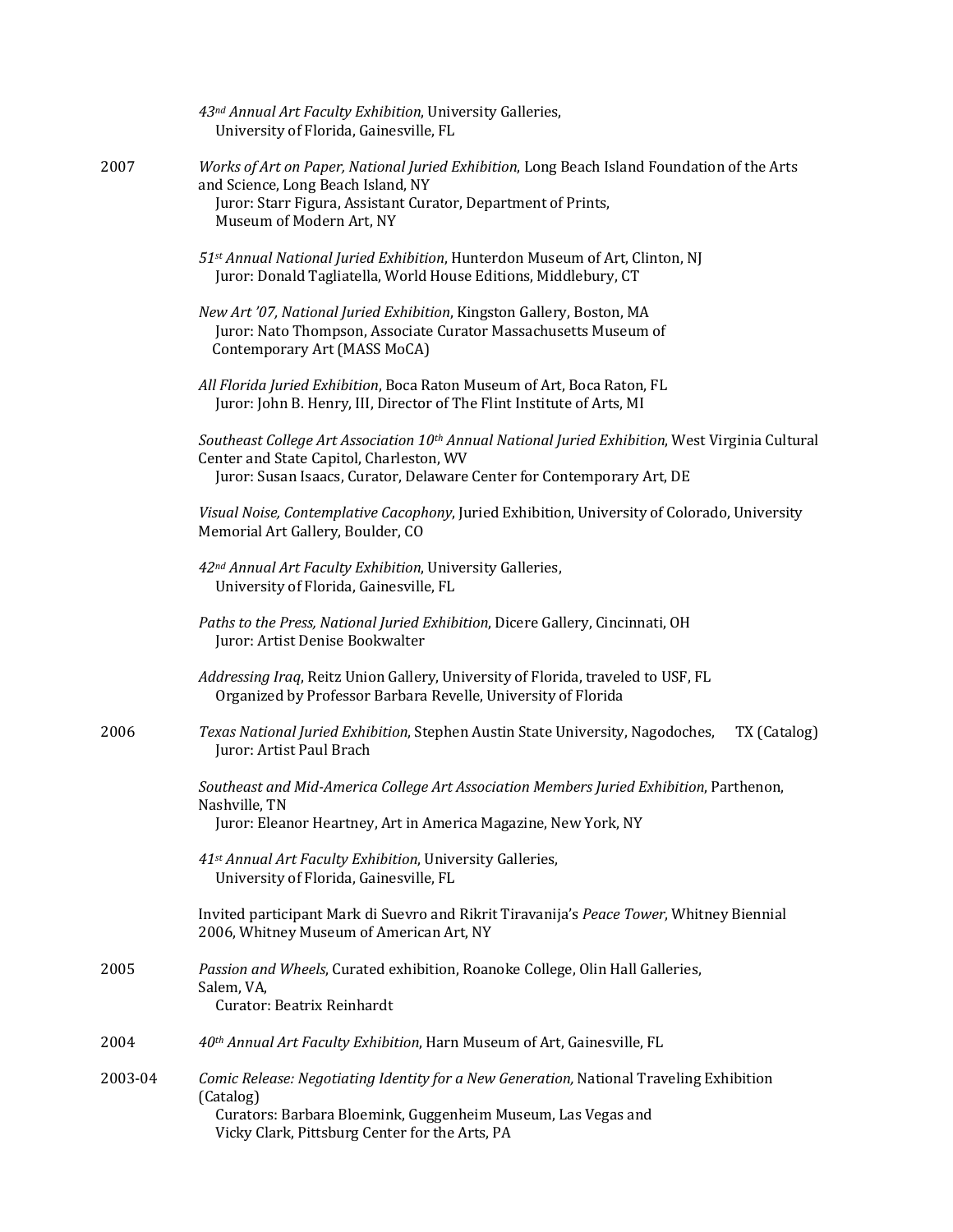|      | Regina Miller Gallery, Carnegie Mellon University, Pittsburgh, PA (originated:<br>commissioned site specific installation)<br>Contemporary Art Center, New Orleans, LA<br>University Art Gallery, University of North Texas, Denton, TX<br>Museum of Art, University of Arizona, Tucson, AZ<br>Western Gallery, Western Washington University, Pullman, WA<br>Armory Art Center for the Arts, Pasadena, CA<br>Art House, Austin, TX |
|------|-------------------------------------------------------------------------------------------------------------------------------------------------------------------------------------------------------------------------------------------------------------------------------------------------------------------------------------------------------------------------------------------------------------------------------------|
| 2003 | Selections III Invitational, curated exhibition, SPACES Gallery, Cleveland, OH<br>Commissioned installation.                                                                                                                                                                                                                                                                                                                        |
|      | Modern Iconography: Symbols Public and Private, Morehead State University,<br>Claypool-Young Art Gallery, Morehead, KY<br>Curator: Jennifer Reis                                                                                                                                                                                                                                                                                    |
|      | ARC Gallery 30th Anniversary Exhibition, ARC Gallery, Chicago, IL (Catalog)                                                                                                                                                                                                                                                                                                                                                         |
| 2001 | Biennial 21 Two, South Bend Regional Museum of Art, South Bend, IN<br>Juror: Kristin Chambers, Curator, Cleveland Center for Contemporary Art, OH                                                                                                                                                                                                                                                                                   |
|      | Feminism: A Global Power National Juried Exhibition, Artemisia Gallery,                                                                                                                                                                                                                                                                                                                                                             |
|      | Chicago, IL<br>Jurors: Ingrid Fassbender, Fassbender Gallery; Ellen Lanyon, Artist;<br>Marji Vecchio, Artist                                                                                                                                                                                                                                                                                                                        |
| 2000 | Home, SOIL Gallery, Seattle, WA<br>Curators: Leslie Clague & Demi Raven                                                                                                                                                                                                                                                                                                                                                             |
| 1999 | Halpert Biennial National Juried, Catherine Smith Gallery, Appalachian State University, Boone,<br>N <sub>C</sub>                                                                                                                                                                                                                                                                                                                   |
|      | Juror: Terrie Sultan, Curator of Contemporary Art at the Corcoran Gallery,<br>Washington, DC                                                                                                                                                                                                                                                                                                                                        |
|      | All Area Juried Show, Saginaw Art Museum, Saginaw, MI                                                                                                                                                                                                                                                                                                                                                                               |
| 1996 | Evocations, Curated Exhibition, Machine Shop Gallery,<br>University of Ohio-Cincinnati, OH.                                                                                                                                                                                                                                                                                                                                         |
|      | Global Focus: Women in Art and Culture, curated exhibition, National Museum of Women in the<br>Arts, Washington, DC                                                                                                                                                                                                                                                                                                                 |
| 1995 | 750 Gallery, Group Exhibition, Sacramento, CA                                                                                                                                                                                                                                                                                                                                                                                       |
|      | Group Exhibition, curated exhibition, Art Academy of Cincinnati, Cincinnati, OH                                                                                                                                                                                                                                                                                                                                                     |
| 1994 | Women Artists of Chicago, curated exhibition, Univ. of Wisconsin,<br>Memorial Union Gallery, Madison, WI                                                                                                                                                                                                                                                                                                                            |
| 1993 | Chicago - New York Exchange, curated exhibition,<br>Amos Enos Gallery, New York, NY                                                                                                                                                                                                                                                                                                                                                 |
|      | Group Exhibition, curated exhibition, Scott Gallery, Ohio University, OH                                                                                                                                                                                                                                                                                                                                                            |
| 1992 | Alice & Arthur Baer Competition, Beverly Art Center, Chicago, IL<br>Jurors: James Shapiro and Lynne Warren, Curator Museum of<br>Contemporary Art Chicago                                                                                                                                                                                                                                                                           |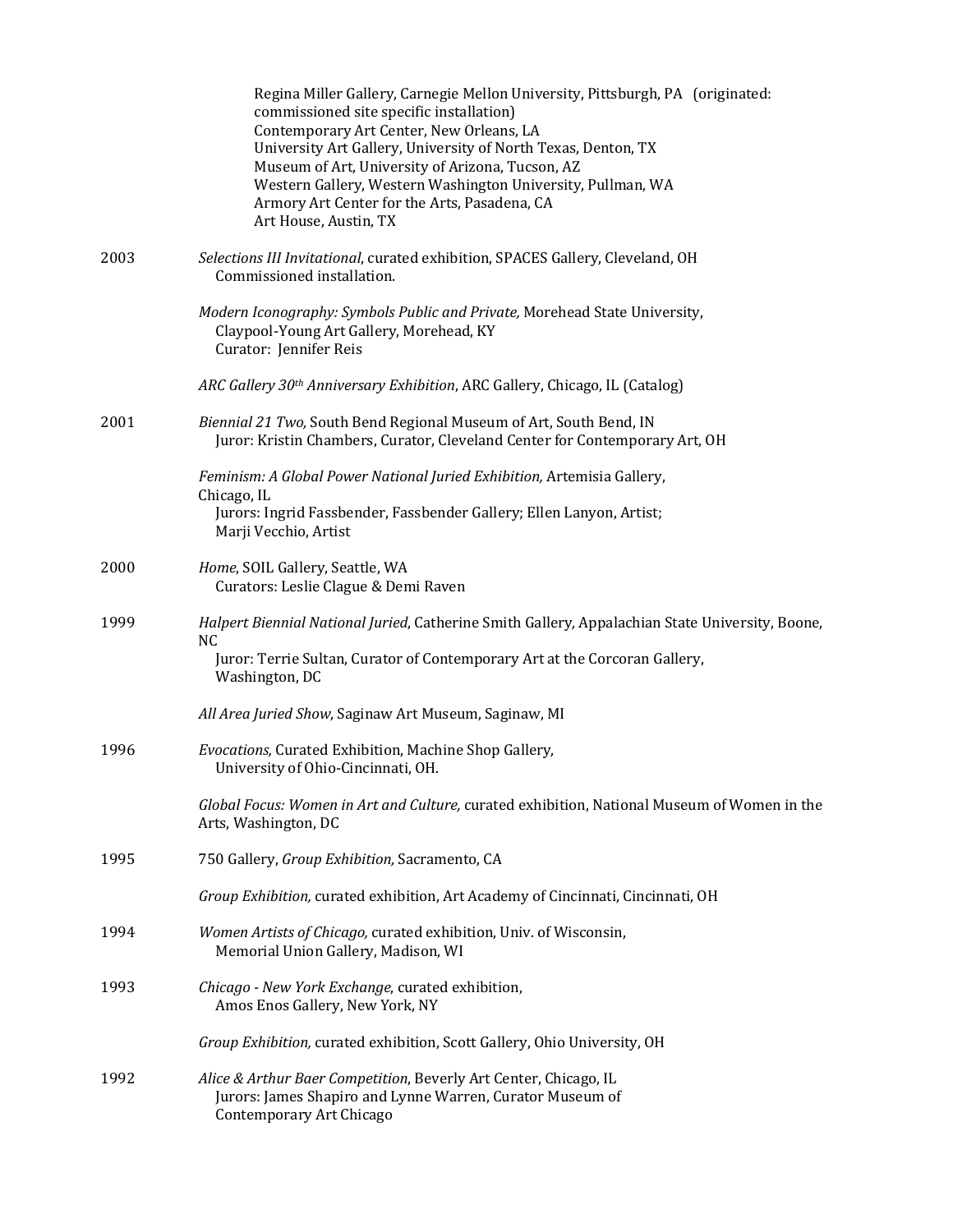|      | Evanston & Vicinity Juried Exhibition, Evanston Art Center, Evanston, IL<br>Juror: Roy Slade, Director Cranbook Art Museum                                                                          |
|------|-----------------------------------------------------------------------------------------------------------------------------------------------------------------------------------------------------|
| 1990 | <i>Where Home Is Juried Exhibition, Phinney Ridge Arts Center, Seattle, WA</i><br>Juror: Regina Hackett, Critic, Seattle Post Intelligencer                                                         |
|      | Master of Fine Arts Thesis Exhibition: Cup of Life, Henry Art Museum, University of Washington,<br>Seattle, WA (catalog)                                                                            |
|      | <i>M.F.A. Part II, COCA (Center of Contemporary Art), Seattle, WA</i>                                                                                                                               |
| 1989 | Bellevue Art Museum, <i>Northwest Harvest</i> Juried Exhibition, Bellevue, WA                                                                                                                       |
| 1988 | <i>New Talent from N I U,</i> Northern Illinois University Chicago Gallery, Chicago, IL<br>Ars Nova Juried Competition, Gallery 200, Third Prize, DeKalb, IL<br>Jurors: Jim Nutt and Gladys Nilsson |

*International: Visiting Artist Lectures and Workshops*

All of the following lectures were invited

- 2017 Shaanxi Normal University, Xian China Visiting Artist Lecture and five part Lecture Series on contemporary painting followed by a one day ideation Workshop. 2016 Anadolu University, Eskishir, Turkey Visiting Artist Lecture and Four-day workshop on experimental drawing techniques including ideation and tool-hacking.
- 2015 OBRAS Foundation, Renkun, Holland Visiting Artist Lecture

# *National: Visiting Artist Lectures and Workshops*

All of the following lectures were invited

| 2019 | Herbert Wertheim College of Engineering and Workshop for Art, Research and Practice, Artist<br>Lecture and Ideation Workshop, University of Florida, Gainesville, FL |
|------|----------------------------------------------------------------------------------------------------------------------------------------------------------------------|
| 2018 | Valdosta State University, Visiting Artist Lecture, Valdosta, GA                                                                                                     |
| 2018 | Herbert Wertheim College of Engineering and Workshop for Art, Research and Practice, Artist<br>Lecture and Ideation Workshop, University of Florida, Gainesville, FL |
| 2014 | California State University, Visiting Artist Lecture, Long Beach, CA                                                                                                 |
| 2011 | Cape Fear Press, Visiting Artist, Two-day Big-Print Steamroller woodcut printmaking<br>workshop, Cape Fear, NC                                                       |
| 2010 | Small Craft Advisory Press, Artist Residency, Florida State University, FL                                                                                           |
| 2010 | Arrowmont School of Arts and Crafts, Five day Mapping Strategies and Ideation Workshop,<br>Gatlinburg, TN                                                            |
| 2009 | Curriculum Workshop, Think Tank IV, Integrative Teaching International, University of<br>Georgia, Athens, GA                                                         |
| 2009 | Riverviews ArtSpace, Visiting Art Lecture, Lynchburg, VA                                                                                                             |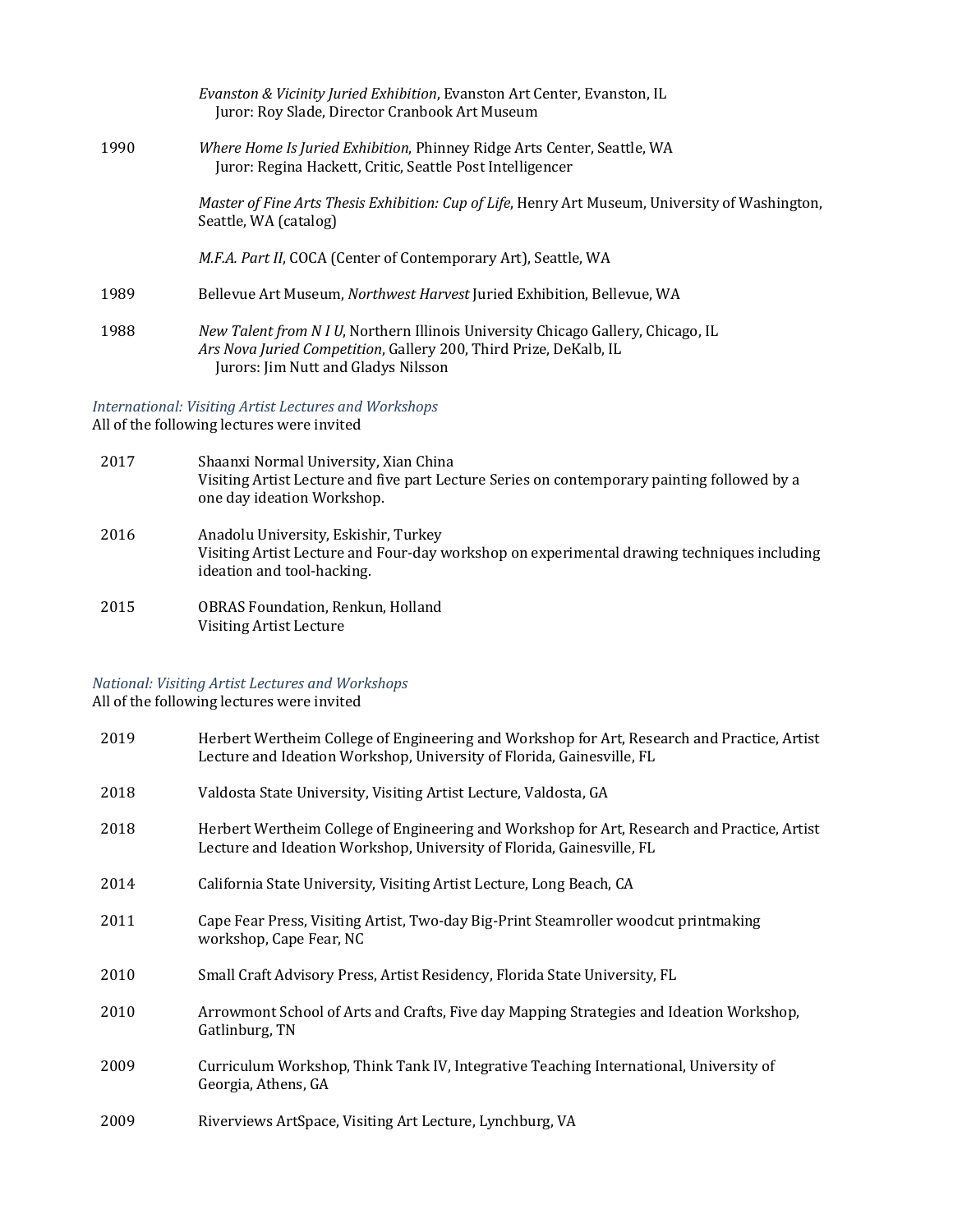| 2008 | Florida State University, Visiting Artist Lecture and critiques, Tallahassee, FL                                             |
|------|------------------------------------------------------------------------------------------------------------------------------|
| 2007 | Women Studio Workshop, Visiting Artist Lecture, NY                                                                           |
| 2005 | University of Alabama, Visiting Artist Lecture and critiques, Huntington, AL                                                 |
| 2004 | University of Washington, School of Art, Visiting Artist Lecture, Seattle, WA                                                |
| 2002 | Illinois State University, Visiting Artist Lecture & critiques, <i>Hybridity, Hybridism</i> , IL                             |
| 2001 | Pittsburgh Center for the Arts, FiberArt International Artist Lecture, PA                                                    |
|      | Southwestern Michigan College, Visiting Artist Lecture: Embroidery and other<br>Homey Activities, Dowagiac, MI               |
| 1999 | W.R. Harper College, Artist Lecture, Barrington, IL                                                                          |
| 1995 | Art Academy of Cincinnati, Visiting Artist Lecture, Cincinnati, OH                                                           |
| 1995 | DePaul University, Gallery Talk, Chicago, IL                                                                                 |
| 1995 | Lake Tahoe College, Visiting Artist Lecture, "Color and Color Theory: The Relevance of Color in<br>Painting," Lake Tahoe, CA |

*Reviews, Citations, and Reproductions of Creative Works*

2019 Fallon Silxoc, *Downtown Clearwater to be Transformed by Muralists*. Bay News 9, November 20, 2019. Retrieved from https://www.baynews9.com/fl/tampa/news/2018/11/20/downtown-clearwater-to-betransformed-by-muralists

> MI-LAB Artist-In-Residence 2018 report, Center for the Science of Human Endeavor, Tokyo, Two Images reproduced p 12.

2018 Interview, *Currents of Data*, Our Town Magazine, 20-23 May/June 2018, Vol. 9 Issue 3.

Sujata Gopalan, "The PhD in Studio Arts: An Examination of the Parameters of Practice-Led Research in the United Kingdom" PhD diss., (Indiana State University, 2018).

Tracey McManus, Murals are latest attempt at change in Clearwater, Tampa Bay Times. November 28, 2018. Retrieved from https://www.tampabay.com/clearwater/murals-arelatest-attempt-at-change-in-clearwater-20181128/

Cathy Salustri, *Clearwater selects well-known Tampa Bay artist couple to paint mural along* with four other groups of artists, they'll transform downtown Clearwater. Creative Loafing Tampa Bay, November 16, 2018. Retrieved from https://www.cltampa.com/artsentertainment/visual-art/article/21032695/clearwater-selects-both-tampa-bay-andinternational-artists-for-murals

D'Ann Lawrence White, Artists from Uruguay Paint Mural on Clearwater Parking Garage, Tampa Bay Reporter, November 23, 2018. Retrieved from https://patch.com/florida/clearwater/muralists-begin-transforming-downtown-clearwaterbuildings

Sean Daly, *Clearwater Mural Project*. ABC Action News. November 28, 2018.

John Morton, *Paint it bright: Muralists transform Clearwater buildings*. Tampa Bay Newspapers, November 29, 2018. Retrieved from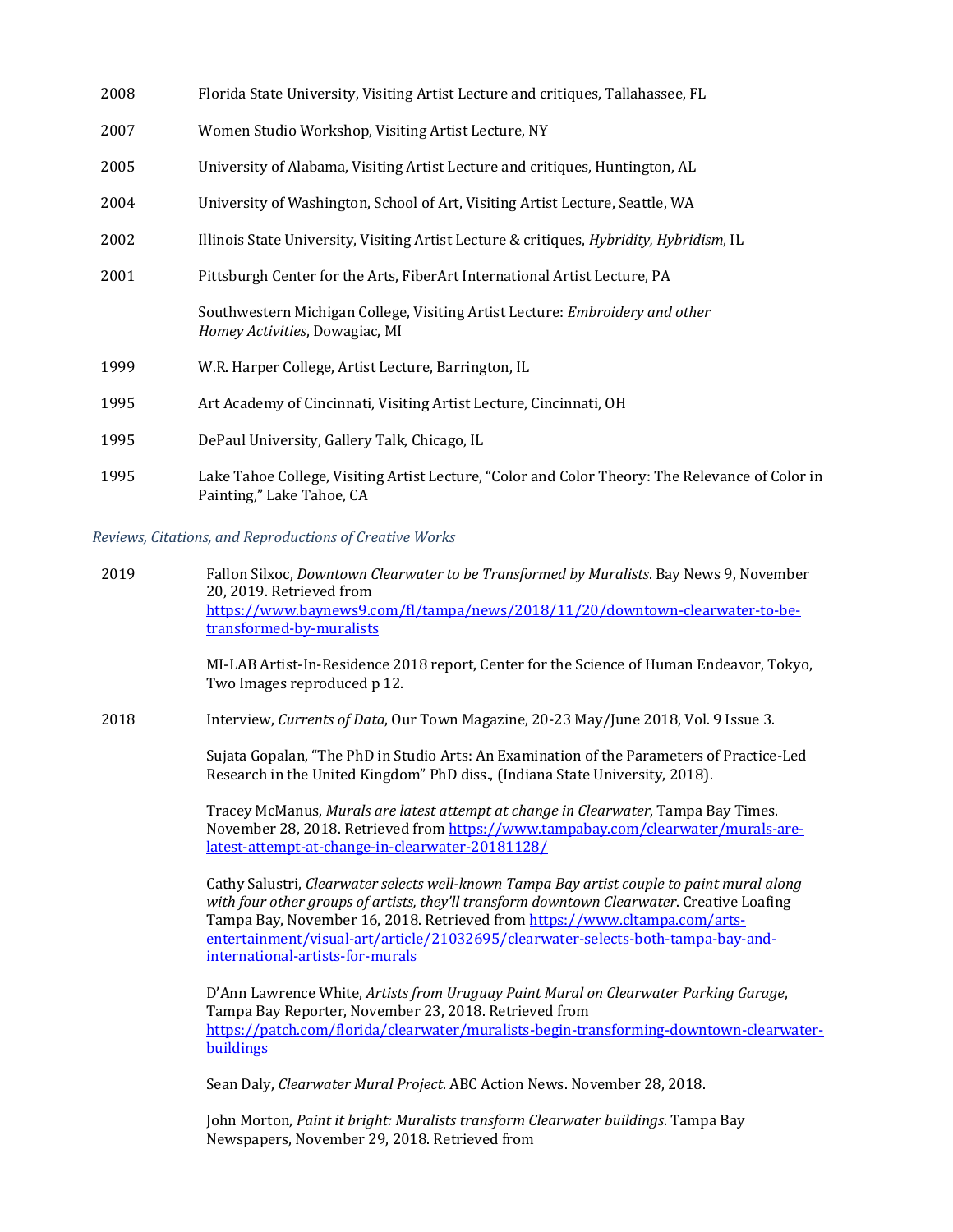|      | https://www.tbnweekly.com/clearwater_beacon/article_40717c10-f348-11e8-b838-<br>7f481abab4c7.html                                                                                                                                                                                                                         |
|------|---------------------------------------------------------------------------------------------------------------------------------------------------------------------------------------------------------------------------------------------------------------------------------------------------------------------------|
|      | Murals come to downtown Clearwater, Tampa Bay Reporter, November 16, 2018. Retrieved<br>from http://www.tbreporter.com/special-interest/murals-downtown-clearwater/                                                                                                                                                       |
|      | Murals dress up downtown Clearwater. Fox 13 News, November 20, 2018. Retrieved from<br>http://www.fox13news.com/news/local-news/murals-dress-up-downtown-clearwater                                                                                                                                                       |
| 2017 | Dean Poling, Valdosta Daily Times, Y/Our Eyes: VSU Opens new exhibit, Sept. 16, 2017.                                                                                                                                                                                                                                     |
|      | Interview, Natalie Tyree, Number: Inc. No. 88 (December 2016)<br>http://www.numberinc.org/number-interviews-julia-morrisroe/                                                                                                                                                                                              |
|      | Interview, Raquel Vallejo, 352Walls, Julia Morrisroe speaking about the new mural on UF<br>Campus, Nov. 9, 2017.                                                                                                                                                                                                          |
|      | Romy Ellenbogen, Florida Alligator, New campus mural to combine environmentalism and<br>data, Nov. 8, 2017                                                                                                                                                                                                                |
|      | Interview, The Loop, UF College of the Arts, With the help of UF School of Art + Art<br>History students, our own professor Julia Morrisroe is converging nature & technology with her<br>latest mural, Dec. 1, 2017. Retrieved from https://arts.ufl.edu/in-the-loop/news/new-mural-<br>converges-nature-and-technology/ |
| 2016 | Chris Vitiello, Art Rolls Up Its Sleeves: Contemporary South, Arts Now, NC, January 8, 2016<br>Review                                                                                                                                                                                                                     |
|      | Catalog of Exhibition, Americas 2016: Paperworks Exhibition, Minot State University, ND.                                                                                                                                                                                                                                  |
|      | Catalog of Exhibition, Solo/Together, Harn Museum of Art, FL.                                                                                                                                                                                                                                                             |
|      | Sebastien Fitch, "Critiques, Credits and Credibility: Assessment Practices in Higher Education<br>Studio Art Courses" PhD diss., (Concordia University, 2016). Citation p. 9.                                                                                                                                             |
| 2015 | Savannah Lewis, "Abstractions" captures imagination at Claypool-Young, Trail Blazer, Sept. 9,<br>2015.                                                                                                                                                                                                                    |
|      | Peter B. Orlik, Media Criticism in the Digital Age, Routledge, 2015, p. 381.                                                                                                                                                                                                                                              |
| 2014 | Catalog of Exhibition, ARC Gallery 40th Anniversary Exhibition, p. 74.                                                                                                                                                                                                                                                    |
|      | Barbara J. Bergstrom, "Engaging a sense of self: Participatory Action Research Within A<br>Course for MFA Graduate Students in the Visual Arts" PhD diss., (University of Arizona,<br>2014).                                                                                                                              |
| 2013 | Marylynne Pitz, 16 Artists have fun working with White, Pittsburgh Post-Gazette, Jan. 9, 2013.<br>Review                                                                                                                                                                                                                  |
|      | Reproduction, Metro Jacksonville, International Airports Arts, Culture Section, July 8, 2013.                                                                                                                                                                                                                             |
|      | Catalog of Exhibition, The White Show: Subtly in the Age of Spectacle, Clarion University, PA                                                                                                                                                                                                                             |
|      | Reproduction, Thought + Action Journal, NEA Higher Education Journal, Fall 2013, Vo. 29, p.<br>38.                                                                                                                                                                                                                        |
|      |                                                                                                                                                                                                                                                                                                                           |

2012 Interview USS Blog, Pervasive Sensibilities: an Interview with Julia Morrisroe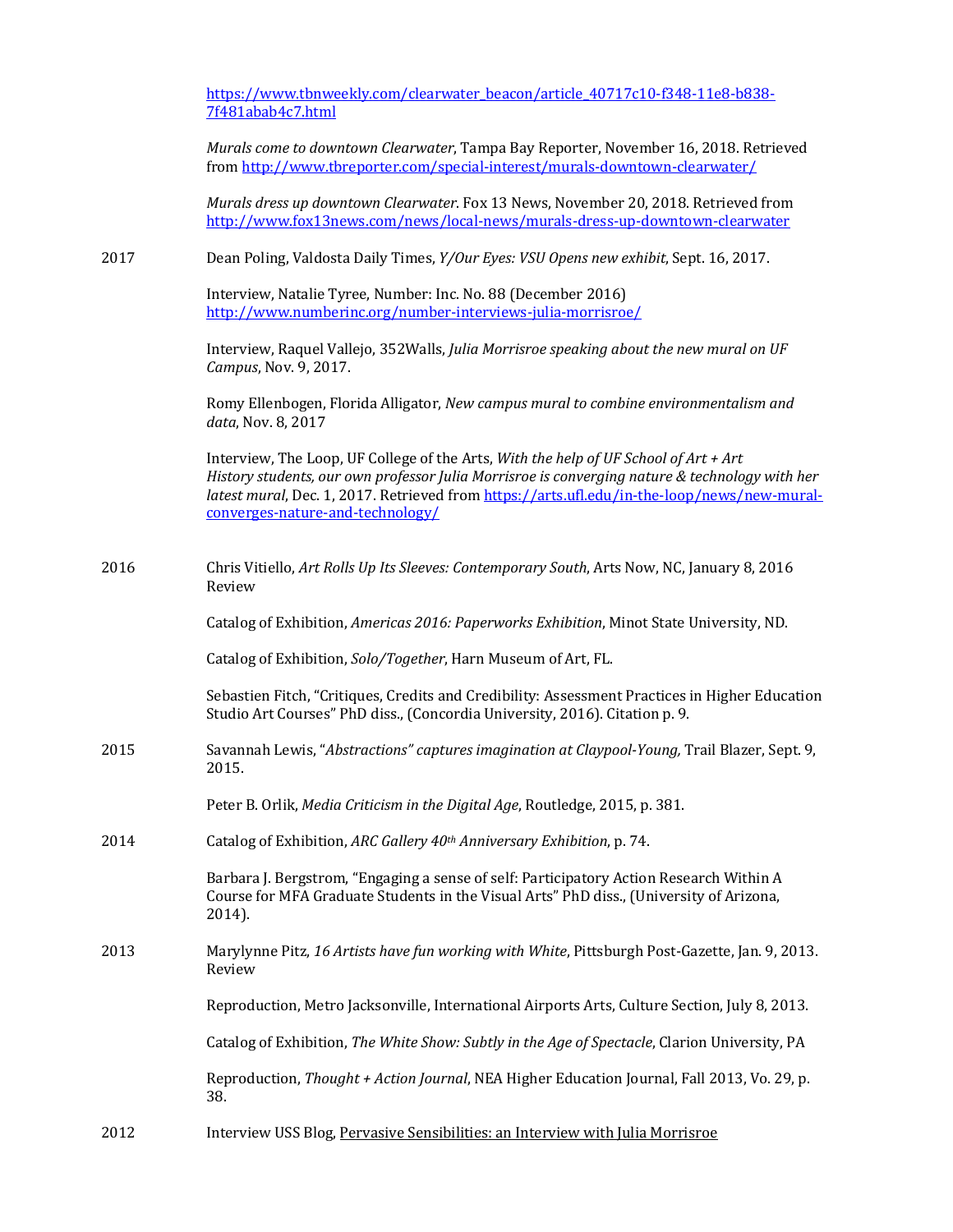http://usssartists.blogspot.com/2012/09/?m=0

|         | Jessica Futrell, Let's Talk About Art: White Art, Pittsburgh Post-Gazette, Nov. 27, 2012 Review                                                                                                                                     |
|---------|-------------------------------------------------------------------------------------------------------------------------------------------------------------------------------------------------------------------------------------|
|         | Jacksonville Jetsetter Annual Report, August 2008, Vol. 2. Issue 3. Image reproduced p. 9.                                                                                                                                          |
|         | Kelly Elizabeth Dixon, "Socialization, Social Support, and Social Cognitive Theory: An<br>Examination of the Graduate Teaching Assistant" PhD diss., (University of Kentucky, 2012).<br>Citation p. 5, 8.                           |
| 2009    | Jacksonville Jetsetter, August 2008, Vol. 2. Issue 3. p. 9. Imaged reproduced                                                                                                                                                       |
|         | Downtown Lynchburg, Take an Art Walk, Lynchburg, VA, May 27, 2009                                                                                                                                                                   |
| 2008    | Gainesville Sun, New and Notable, Sept. 4, 2008 Scene, p. 13. Image reproduced                                                                                                                                                      |
|         | Peter B. Orlik, Electronic Media Criticism: Applied Perspectives, Routledge, 2008, p. 298.                                                                                                                                          |
|         | Donna Fenn, Creative Communities, Creative Tampa Bay. April 24, 2008.                                                                                                                                                               |
| 2007    | The Charleston Gazette (Daily) Charleston, WV, October 7, 2007. Citation and Image<br>reproduced, Speed at Six, Entertainment section                                                                                               |
|         | Randi Hopkins, The Phoenix, New Art '07 at Kingston Gallery, MA, June 27, 2007                                                                                                                                                      |
|         | Jonathan Marx, Ruby Green spotlights three unique artists, The Tennessean, July 8, 2007,<br>Review                                                                                                                                  |
| 2007    | Dan Bischoff, Fine Print as Eye-Opener, New Jersey Star-Ledger, June 25, 2007.<br>Joe Nolan, Our Critic's Picks, Nashville Scene, June 7, 2007, p. 4. Review                                                                        |
|         | Maria-Jose Moreno, (October 2007) Art Museums and the Internet: The Emergence of the<br>Virtual Museum, Crossing's eJournal of Art and Technology, Vol. 5, Issue 1. Retrieved from<br>http://crossings.tcd.ie/issues/5.1/ Citation. |
|         | Who's Who in American Art, 27th Edition, R.R. Boker, NY.                                                                                                                                                                            |
|         | Now Playing Nashville, Visual Arts and Museums, Image reproduced. June 9, 2007.                                                                                                                                                     |
| 2006    | Whitney Biennial Peace Tower. On-line image gallery. Image of "Poof" reproduced. Whitney<br>Museum of Art, New York.                                                                                                                |
|         | Catalog of Exhibition, Texas National 2006, Stephen F. Austin State University, Nacogdoches,<br>TX. p. 19. Image reproduced                                                                                                         |
|         | Holly Crawford, Attached to the Mouse: Disney and Contemporary Art, University Press of<br>America, 2006, Cited p. xiv and p. 200.                                                                                                  |
|         | Muse Magazine, College of Fine Arts, University of Florida, Vol. 2, issue 1, Summer 2006. p.<br>24. Image reproduced                                                                                                                |
|         | David Hackett, Gainesville Sun, UF, downtown and Melrose serve up diverse art buffet, Jan. 26,<br>2006. Scene, p. 6. Citation and Image reproduced                                                                                  |
| 2005-06 | Dan Collins, Guiding Teaching Assistants in a Foundation Art Program, FATE in Review, Vol.<br>27, 2005-06, p. 20. Citation                                                                                                          |
| 2004    | Margaret Regan, Not Your Father's Comics, Tucson Weekly, Tucson, AZ, Jan. 15, 2004.                                                                                                                                                 |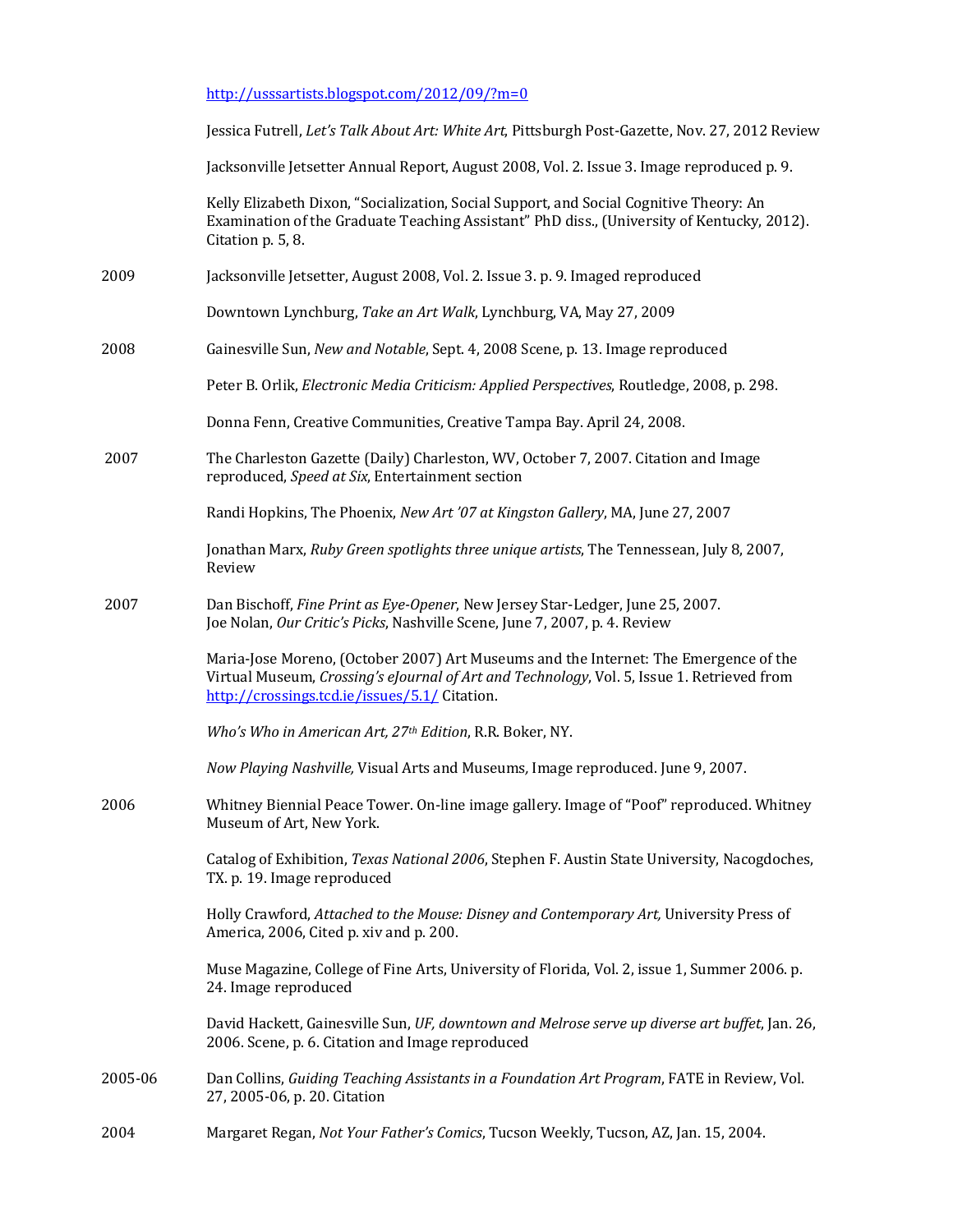2003 Benita Heath, *A Clash of Symbols*, Lexington Herald, KY Review, Oct. 19, 2003 p. E2. Citation

Symbols exhibit opens with artist lecture, Morehead News, Morehead, KY, October 3, 2003. Citation

Janet Kunter, *Under the Radar*, Dallas Morning Sun, p. 36. Aug. 29, 2003.

Mike Daniel, *Comic Release at UNT*, Dallas Morning Sun, p. 4. Aug. 22, 2003.

Symbols Exhibition Opens, Morehead News, Morehead, KY, Oct. 7, 2003. Citation

Dan Tranenberg, *Playful Show Remains Provocative*, The Plain Dealer, Cleveland, OH, July 30, 2003, p. E5. Review

Doug MacCash, *Fine Tooning*, Times-Picayune, New Orleans, LA, May 30, 2003, p. 14. Citation

David Ogg, *Sketchy Characters*, Pitt News, Feb. 4, 2003. Review

2003 Leslie Hoffman, *It's All in the Timing*, Pittsburgh Pulp, Jan. 23, 2003. Review cover story.

Lyz Bly, *Fractured Fairytales*, Cleveland Free Times, Cleveland, OH, July 3, 2003. Review

D. Eric Bookhardt, *Horror Vacui*, Gambit Weekly, New Orleans, LA, May 6, 2003. Citation

Kurt Shaw, *Artists Explore the Development of the Cartoon Character and its Impact on Society*, Tribune Review, Pittsburg, PA, Jan 31, 2003.

Mary Thomas, *Gallery gathers works from the Comic Cosmos*, Post-Gazette, PA, Feb. 25, 2003 Review.

Vicky Clark, *The Power of Suggestion...the Suggestion of Power* in *Comic Release: Negotiating* Identity for a New Generation, ed. Barbara Bloemink and Ana Merino, DAP Press, NY. p. 34, 159-160. 

Catalog of Exhibition, *ARC Gallery 30th Anniversary*, ARC Gallery, Chicago, IL. p. 48 Image reproduced.

Jennifer Reis, The Signs, They are A-Changin: Modern Iconography, Arts Across Kentucky Magazine, Fall 2003. p. 40-41. Review

Mary Thomas, *FiberArt International '01*, FIBERARTS Magazine, Jan/Feb 2003 pg. 56-58. pgs. 57-58. Review and Image Reproduced

2001 Graham Shearing, *FiberArt International*, American Craft Magazine, Dec 2001/Jan 2002, pgs. 54-57. Review

Catalog of Exhibition, *Biennial 21, South Bend Museum of Art*, IN. p. 3. Image reproduced

*SMC* exhibits work of married artists, Dowagiac Daily News, MI, Jan. 5, 2001, p. 5. Review

Julie York Coppens, *Double Take: Artists question Everything*, Chicago Tribune, Aug, 5, 2001. Review

Catalog of Exhibition, *FiberArt International*, Pittsburgh Center for the Arts, Pittsburgh, PA. p. 48. Image reproduced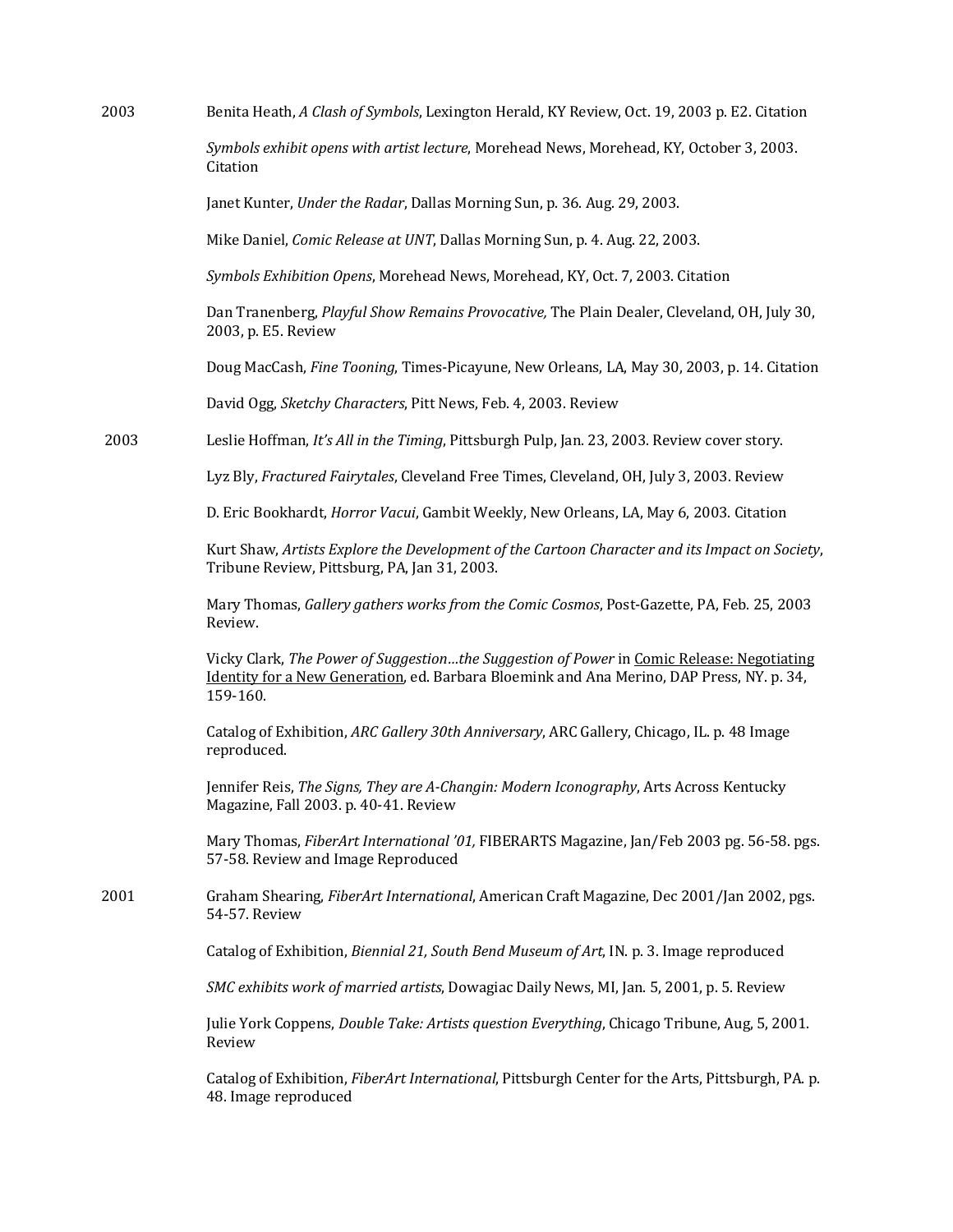| 2000 | Jan Worth, Buckham exhibit full of artistic pleasure, The Flint Journal, June 18, 2000. pg. G4.<br>Review                          |
|------|------------------------------------------------------------------------------------------------------------------------------------|
| 1997 | Catalog of Exhibition, Dealer's Choice, Northern Indiana Art Association, Image reproduced.                                        |
| 1996 | <i>Chicago Artists at the U.N. Conference, Chicago Tribune, IL.</i>                                                                |
| 1995 | Janina A Ciezado, Interview, Beauty Is As Beauty Does: Women's Galleries in Chicago, Chicago<br>Artist Coalition, IL.              |
| 1993 | Catalog of Exhibition, ARC 20th Anniversary, ARC Gallery, Chicago, IL. p. 44. Image reproduced                                     |
|      | Television Interview, Weekend with Therese Guitterez, NBC Television, Chicago, IL.                                                 |
| 1992 | Catalog of Exhibition, <i>Exposicion de 34 mujeres en Mexico</i> , Angelica Tellez Trejo, Tonalli<br>Gallery, Mexico City, Mexico. |

# **EXHIBITIONS CURATED**

| 2004    | Painting!, Curator, Central Michigan University, Mt. Pleasant, MI, (Catalog with Buzz Spector).   |
|---------|---------------------------------------------------------------------------------------------------|
| 2003    | Sympathetic: Manipulative Potential, Co-Curator, Central Michigan University, Mt. Pleasant, MI.   |
| 2001    | Subverting the Market: Artwork on the Web, Curator, Virtual exhibition of interactive net.art,    |
|         | Central Michigan University, Mt. Pleasant, MI. (Catalog).                                         |
| 2000    | A Broad View: Landscape Painting and Photography, Curator, Matthew Girson, David Leftkowicz,      |
|         | Mark Abrahamson, Tim, Goodman, University Art Gallery, Central Michigan University, Mt. Pleasant, |
|         | MI.                                                                                               |
| 1999    | Home: A Reinterpretation Curator, Monica Bock, Lou Cabeen, Carol Kumata, Jiro Masuda, Christine   |
|         | Nelson and Judy Strahota, Central Michigan University, Mt. Pleasant, MI.                          |
| 1997    | Potentiality: Interactive Art, Co-Curator, ARC Gallery, Chicago, IL.                              |
| 1996    | Artist Multiple's for the 90's, Co-Curator, ARC Gallery, Chicago, IL.                             |
| 100F.02 | DavrCuago Curator, ADC Collowy Chicago, H.                                                        |

1995-93 RawSpace Curator, ARC Gallery, Chicago, IL

# **PUBLICATIONS (PUBLISHED WRITINGS)**

| The Case for a Pedagogy of Slippage, in Teaching Painting: Painting the New, ed Marcus Quaife. Black |
|------------------------------------------------------------------------------------------------------|
| Dog Press, London, UK, 2020                                                                          |
| American Rural Idylls, Catalog Essay, Miguel Saludes, Kendall Art Center, FL                         |
| American Rural Idylls, Catalog Essay, Miguel Saludes, Art-Sôlido, Academic Magazine of               |
| Contemporary Art, Vol 4, 2018.                                                                       |
| 2012-present Editor, 13 Ways of Looking at Painting, daily blog focused on contemporary painting     |
| A Collaborative Approach to Preparing MFA Art Students to Teach at the University Level, Co-Author   |
| Dr. Craig Roland, Art Journal, Winter 2008, Vol 67, no. 4, p. 87-91.                                 |
| Alt Basel, Miami, Sculpture Magazine International, April 2008, p. 78-9.                             |
| Michael Murrell at Jacksonville Museum of Modern Art, Sculpture Magazine International, November     |
| 2005, Vol. 24, No. 9, p. 70.                                                                         |
| Tony Cragg at ROMA, Rome, Sculpture Magazine International, April 2004, Vol. 23 No. 3, p. 68-9.      |
| Rona Pondick: Sculpture, 1992-2003 at Cranbrook Museum of Art, Dialogue Magazine, Jan/Feb 2004,      |
| Vol. 27, No. 2, p. 35                                                                                |
| Barbara Hepworth at University of Michigan Art Museum, Dialogue Magazine, March/April 2004, p.       |
| 23.                                                                                                  |
| Once Upon a Time: Narrative, Metaphor and the Artist Book, Contemporary Codex: Ceramics and the      |
| Book, University Art Gallery, Central Michigan University, MI, 2004, pgs. 51-56.                     |
|                                                                                                      |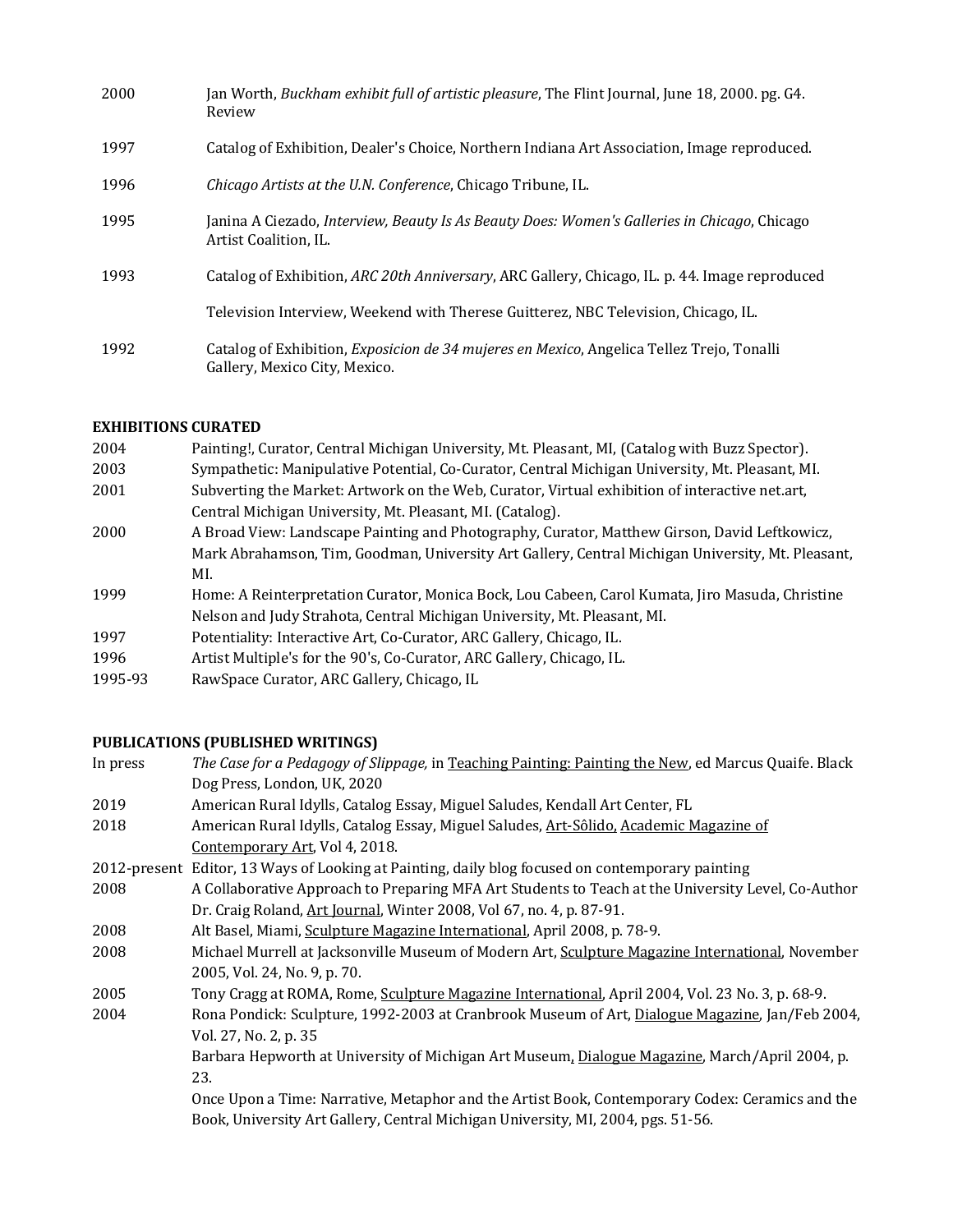|      | From Here to There, Beverly Fishman at Lemberg Gallery, Dialogue Magazine Jan/Feb 2004, Vol. 27,    |
|------|-----------------------------------------------------------------------------------------------------|
|      | No. 1, pg. 30.                                                                                      |
|      | Painting! Observation, Generosity, and Painting Today, University Art Gallery, Central Michigan     |
|      | University, MI, 2004, pgs. 6-9.                                                                     |
| 2003 | Georgia Strange at South Bend Museum of Art, Sculpture International Magazine, June 2003, Vol. 22,  |
|      | No. 5, pgs. 69-70.                                                                                  |
| 2003 | Wood Sculpture, Encyclopedia of Sculpture, A. Bostrom, Editor Routledge, IL, 2003.                  |
| 2002 | Donald Sultan at University of Michigan Art Museum, New Art Examiner, Jan/Feb 2002.                 |
| 2001 | Subverting the Market: Artwork on the Web, Central Michigan University, MI, 2001, pgs 6-11.         |
| 1998 | The Changing Face of Installation Art, RAW SPACE 1991-1994, ARC Gallery, Chicago, IL, 1998, pgs. 1- |
|      | 3.                                                                                                  |
| 1995 | ARC. The Last Twenty Years and the Future, ARC Gallery 20th Anniversary Catalog, ARC Gallery,       |
|      | Chicago, IL, 1995, pg. 7-8.                                                                         |
|      |                                                                                                     |

#### **CONFERENCES, PRESENTATIONS & SYMPOSIA: INTERNATIONAL**

- 2020 Panel Chair, "Teaching Painting in DIY Times," College Art Association Annual Conference, Chicago, IL. Panelists: Dr. Marcus Quaife, Mancheseter School of Art, Dr. Sarah Kate Wilson, University of the Arts, London, Julian Kreimer, SUNY Purchase, Tom Berding, Michigan State University.
- 2018 Invited Presenter, Painting the New: Teaching Painting, Royal College of the Arts, London
- 2014 Panel Chair, "Speaking Out: A Public Forum for Artist Manifestos" College Art Association Annual Conference, Los Angeles, CA
- 2013 Panel Co-Chair, "Meta-Mentors: Surviving the Deluge" College Art Association Annual Conference, Chicago, IL
- 2011 Panelist "A Case for a Pedagogy of Slippage" Painting, Southeastern College Art Association Annual Conference, Savannah, GA
- 2009 Panelist "Nothing and Everything" Painting, College Art Association Annual Conference, Dallas, TX
- 2006 Panelist "Down and Dirty: the sanitizing of painting in the  $21<sup>st</sup>$  Century, paper "Observation,
- Generosity and Painting Today" College Art Association Annual Conference, Atlanta, GA 2002 Panelist, FiberArt International Symposium, Carnegie Mellon University, Pittsburgh, PA
- 2001 Presenter "Wag, Wag, Wag: a wide-eyed view of internet art," Computers in Art and Design Education (CADE) Annual Conference: Digital Creativity Crossing the Border, Glasgow, Scotland
- 2001 Panelist "Collaborating Women: Models for the Future", United Nations Fourth World Conference on Women, Women's Caucus for Art, Beijing, China
- 1995 Panelist "Women's Groups and Organizations as Agents of Social Chang, NGO-Sociologists For Women in Society, Beijing, China

#### **CONFERENCES, PRESENTATIONS & SYMPOSIA: NATIONAL**

- 2012 Panelist, A Case for a Pedagogy of Slippage, "The Virtual and the Actual: Painting as Practice and Pedagogy in the Digital Age," Southeast College Art Association Annual Conference, Savannah, GA
- 2011 Invited Participant and Presenter, Think Tank IV: Divergence, Convergence, Emergence: Expanding Cross-Disciplinary Creativity, University of Georgia, Athens, GA
- 2008 Invited Participant, Think Tank III, A 21<sup>st</sup> Century Foundations Program, School of the Art Institute of Chicago, Chicago, IL ThinkTank is a yearly forum that discusses the future of foundation art programs and creates focused activities linking educational objectives to learning goals.
- 2008 Invited Participant, Think Tank II, Teaching the 3 C's: Critical Theory, Critical Thinking, Critique Strategies, University of Georgia, Athens, May 22-24, 2007
- 2007 Session Chair and Panelist, "Drawing: Material Articulation", SECAC/MACAA Annual Conference, Nashville, TN
- 2005 Panelist "Teaching the Teachers," co-presenter with Craig Roland, UF "The new MFA experience at University of Florida, Foundations in Art, Theory and Education National Conference, Columbus Ohio